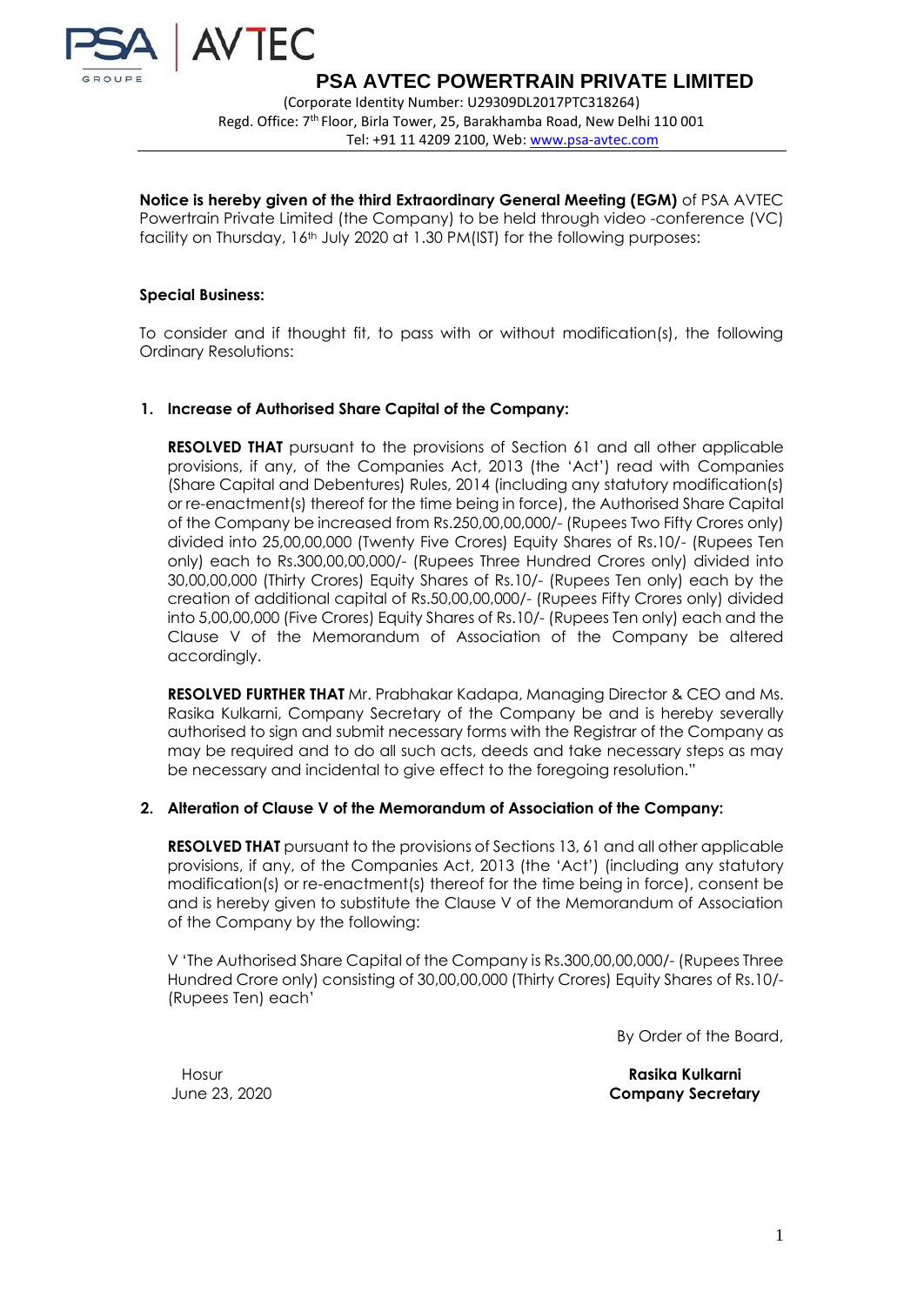

# **Notes:**

- 1. The Explanatory Statement pursuant to the provisions of Section 102 of the Companies Act, 2013, setting out material facts in respect of the item no. 1 & 2 is annexed hereto.
- 2. Pursuant to the Circular No. 14/2020 dated April 08, 2020, issued by the Ministry of Corporate Affairs, the facility to appoint proxy to attend and cast vote for the members is not available for this EGM. However, the Body Corporates are entitled to appoint authorised representatives to attend the EGM through VC and participate thereat and cast their votes through show of hands.
- 3. In view of the massive outbreak of the COVID-19 pandemic, social distancing is to be a pre-requisite and pursuant to the Circular No. 14/2020 dated April 08, 2020, issued by the Ministry of Corporate Affairs, physical attendance of the Members to the EGM venue is not required. Hence, Members have to attend and participate in the ensuing EGM though VC.
- 4. The attendance of the Members attending the EGM through VC will be counted for the purpose of reckoning the quorum under Section 103 of the Companies Act, 2013
- 5. The Members will be allowed to pose questions during the course of the Meeting. The queries can also be given in advance at [rasika.kulkarni@psa-avtec.com](mailto:rasika.kulkarni@psa-avtec.com)
- 6. Members whose email IDs are already registered with the Company and who are desirous to attend the EGM through VC can apply at [rasika.kulkarni@psa](mailto:rasika.kulkarni@psa-avtec.com)[avtec.com](mailto:rasika.kulkarni@psa-avtec.com) requesting for participation in the EGM, by giving their name as registered in the records of the Company.
- 7. Members who are desirous of attending the EGM may send their request by 3 July, 2020. On successful registration with the company, the invitation to join the EGM will be sent to the Members on their registered email IDs latest by 10 July, 2020
- 8. Members may attend the EGM, by following the invitation link sent to their registered email ID. Members are encouraged to join the Meeting through Laptops for better experience. The members can join the meeting through the link 15 minutes before the time scheduled for the meeting. For technology assistance, you may contact this number +91-9600344416 or +91-9842713856.